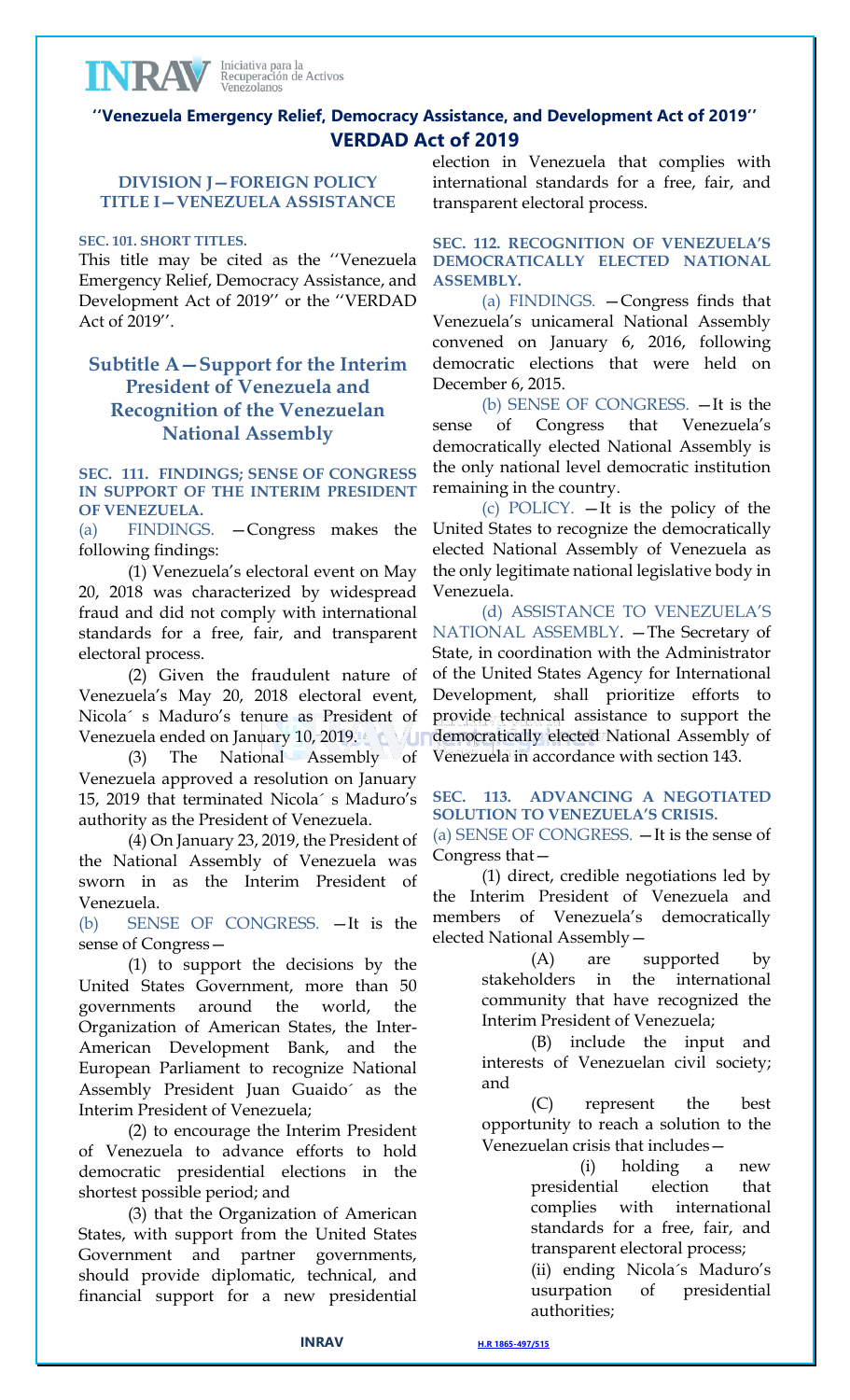INRAV

**VERDAD Act of 2019**

(iii) restoring democracy and the rule of law;

(iv) freeing political prisoners; and

(v) facilitating the delivery of humanitarian aid;

(2) dialogue between the Maduro regime and representatives of the political opposition that commenced in October 2017, and were supported by the Governments of Mexico, of Chile, of Bolivia, and of Nicaragua, did not result in an agreement because the Maduro regime failed to credibly participate in the process; and

(3) negotiations between the Maduro regime and representatives of the political opposition that commenced in October 2016, and were supported by the Vatican, did not result in an agreement because the Maduro regime failed to credibly participate in the process.

(b) POLICY. —It is the policy of the United States to support diplomatic engagement in order to advance a negotiated and peaceful solution to Venezuela's political, economic, and humanitarian crisis that is described in subsection (a)(1).

# **Subtitle B—Humanitarian Relief for Venezuela**

### **SEC. 121. HUMANITARIAN RELIEF FOR THE VENEZUELAN PEOPLE.**

(a) SENSE OF CONGRESS. —It is the sense of Congress that—

(1) the United States Government should expand efforts to peacefully address Venezuela's humanitarian crisis; and

(2) humanitarian assistance—

(A) should be targeted toward those most in need and delivered through partners that uphold internationally recognized humanitarian principles; and

(B) should not be passed through the control or distribution mechanisms of the Maduro regime.

(b) HUMANITARIAN RELIEF. —

(1) IN GENERAL. —The Secretary of State, in coordination with the Administrator of the United States Agency for International Development, shall provide—

(A) humanitarian assistance to individuals and communities in Venezuela, including—

(i) public health commodities and services, including medicines and basic medical supplies and equipment;

(ii) basic food commodities and nutritional supplements needed to address growing malnutrition and improve food security for the people of Venezuela, with a specific emphasis on the most vulnerable populations; and

(iii) technical assistance to ensure that health and food commodities are appropriately selected, procured, targeted, and distributed; and

(B) Venezuelans and hosting communities, as appropriate, in neighboring countries with humanitarian aid, such as—

> (i) urgently needed health and nutritional assistance, including logistical and technical assistance to hospitals and health centers in affected communities;

> (ii) food assistance for vulnerable individuals, including assistance to improve food security for affected communities; and

(iii) hygiene supplies and sanitation services.

(2) AID TO VENEZUELANS IN NEIGHBORING COUNTRIES. —

The aid described in paragraph  $(1)(B)$  -

(A) may be provided—

(i) directly to Venezuelans in neighboring countries, including countries of the Caribbean; or

(ii) indirectly through the communities in which the Venezuelans reside; and

(B) should focus on the most vulnerable Venezuelans in neighboring countries.

(c) HUMANITARIAN ASSISTANCE STRATEGY UPDATE. - Not later than 180 days after the date of the enactment of this Act, the Secretary of State, in coordination with the Administrator of the United States Agency for International Development, shall submit, to the appropriate congressional committees, an update to the Venezuela humanitarian assistance strategy described in the conference report accompanying the Consolidated Appropriations Act (Public Law 116–6), to cover a 2-year period and include—

(1) a description of the United States humanitarian assistance provided under this section;

(2) a description of United States diplomatic efforts to ensure support from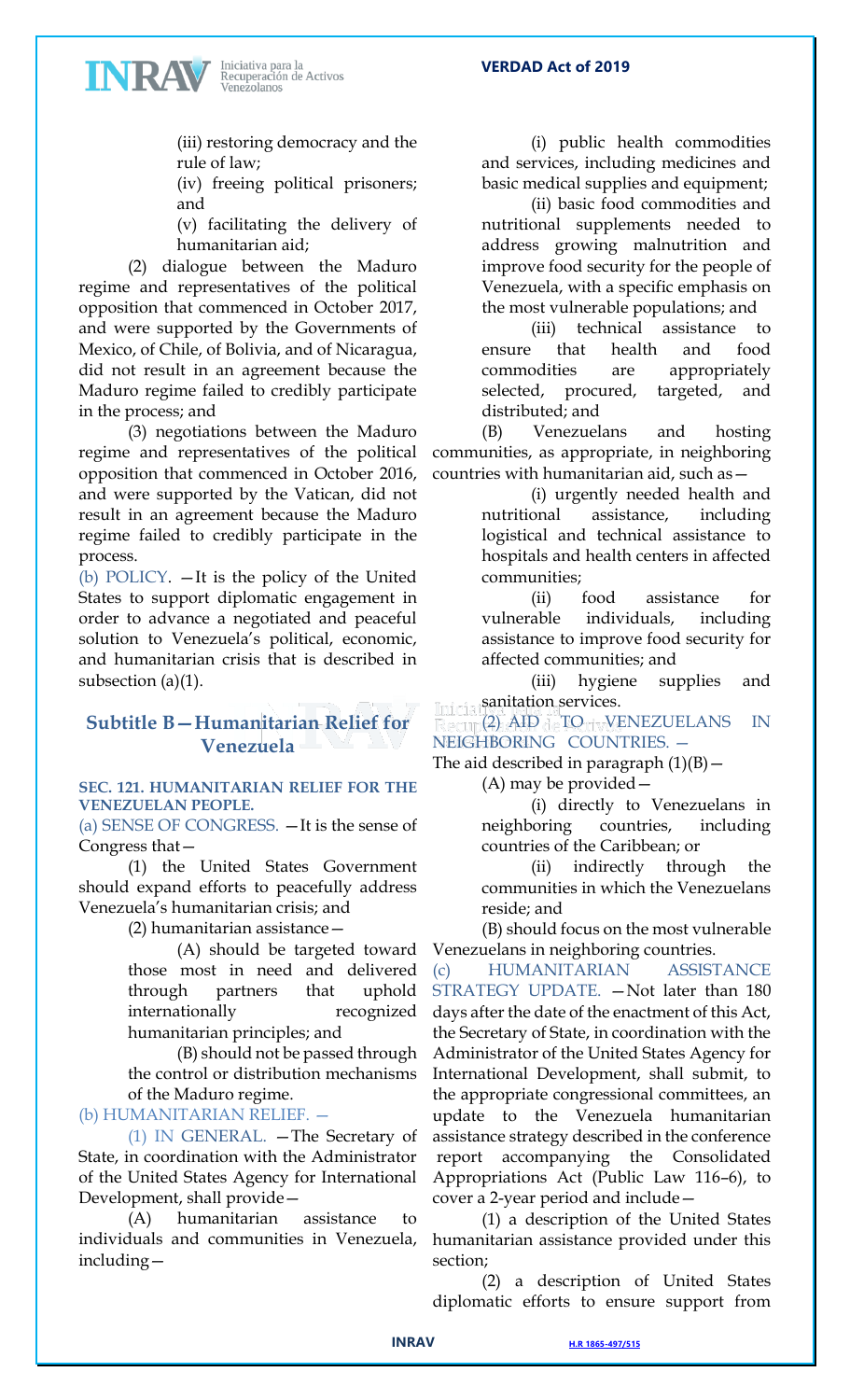### **VERDAD Act of 2019**



Iniciativa para la<br>Recuperación de Activos<br>Venezolanos

international donors, including regional partners in Latin America and the Caribbean, for the provision of humanitarian assistance to the people of Venezuela;

(3) the identification of governments that are willing to provide financial and technical assistance for the provision of such humanitarian assistance to the people of Venezuela and a description of such assistance; and

(4) the identification of the financial and technical assistance to be provided by multilateral institutions, including the United Nations humanitarian agencies, the Pan American Health Organization, the Inter-American Development Bank, and the World Bank, and a description of such assistance.

(d) DIPLOMATIC ENGAGEMENT. —The Secretary of State, in consultation with the Administrator of the United States Agency for International Development, shall work with relevant foreign governments and multilateral organizations to coordinate a donor's summit and carry out diplomatic engagement to advance the strategy required under subsection (c).

(e) AUTHORIZATION OF APPROPRIATIONS. —There is authorized to be appropriated \$400,000,000 for fiscal year 2020 to carry out the activities set forth in subsection (b).

(f) DEFINED TERM. —In this section, the term ''appropriate congressional committees'' means—

(1) the Committee on Foreign Relations of the Senate;

(2) the Committee on Appropriations of the Senate;

(3) the Committee on Foreign Affairs of the House of Representatives; and

(4) the Committee on Appropriations of the House of Representatives.

### **SEC. 122. SUPPORT FOR EFFORTS AT THE UNITED NATIONS ON THE HUMANITARIAN CRISIS IN VENEZUELA**.

(a) SENSE OF CONGRESS. —It is the sense of Congress that the United Nations humanitarian agencies should conduct and publish independent assessments of the humanitarian situation in Venezuela, including—

(1) the extent and impact of the shortages of food, medicine, and medical supplies in Venezuela;

(2) basic health indicators in Venezuela, such as maternal and child mortality rates and

the prevalence and treatment of communicable diseases; and

(3) the efforts needed to resolve the shortages identified in paragraph (1) and to improve the health indicators referred to in paragraph (2).

(b) UNITED NATIONS RESIDENT COORDINATOR. —The President should instruct the Permanent Representative to the United Nations to use the voice, vote, and influence of the United States at the United Nations to support the efforts of the Resident Coordinator for Venezuela in a manner that—

(1) contributes to Venezuela's longterm recovery; and

(2) advances humanitarian efforts in Venezuela and for Venezuelans residing in neighboring countries.

**SEC. 123. COORDINATION AND DISTRIBUTION OF HUMANITARIAN ASSISTANCE TO THE PEOPLE OF VENEZUELA.**

(a) SHORT TITLE. —This section may be cited as the ''Humanitarian Assistance to the Venezuelan People Act of 2019''.

(b) DEFINED TERM. —In this section, the term ''appropriate

congressional committees'' means—

(1) the Committee on Foreign Relations of the Senate;

(2) the Committee on Appropriations of the Senate;

(3) the Committee on Banking, Housing, and Urban Affairs of the Senate;

(4) the Committee on Foreign Affairs of the House of Representatives;

(5) the Committee on Appropriations of the House of Representatives; and

(6) the Committee on Financial Services of the House of Representatives.

(c) REPORT ON THE COORDINATION AND DISTRIBUTION OF HUMANITARIAN ASSISTANCE TO THE PEOPLE OF VENEZUELA INCLUDING STRATEGY ON FUTURE EFFORTS. —

(1) IN GENERAL.—Not later than 1 year after the date of the enactment of this Act, the Secretary of State, in coordination with the Administrator of the United States Agency for International Development, shall submit a report to the appropriate congressional committees that evaluates the delivery and coordination of humanitarian assistance to the people of Venezuela since the onset of the humanitarian crisis, whether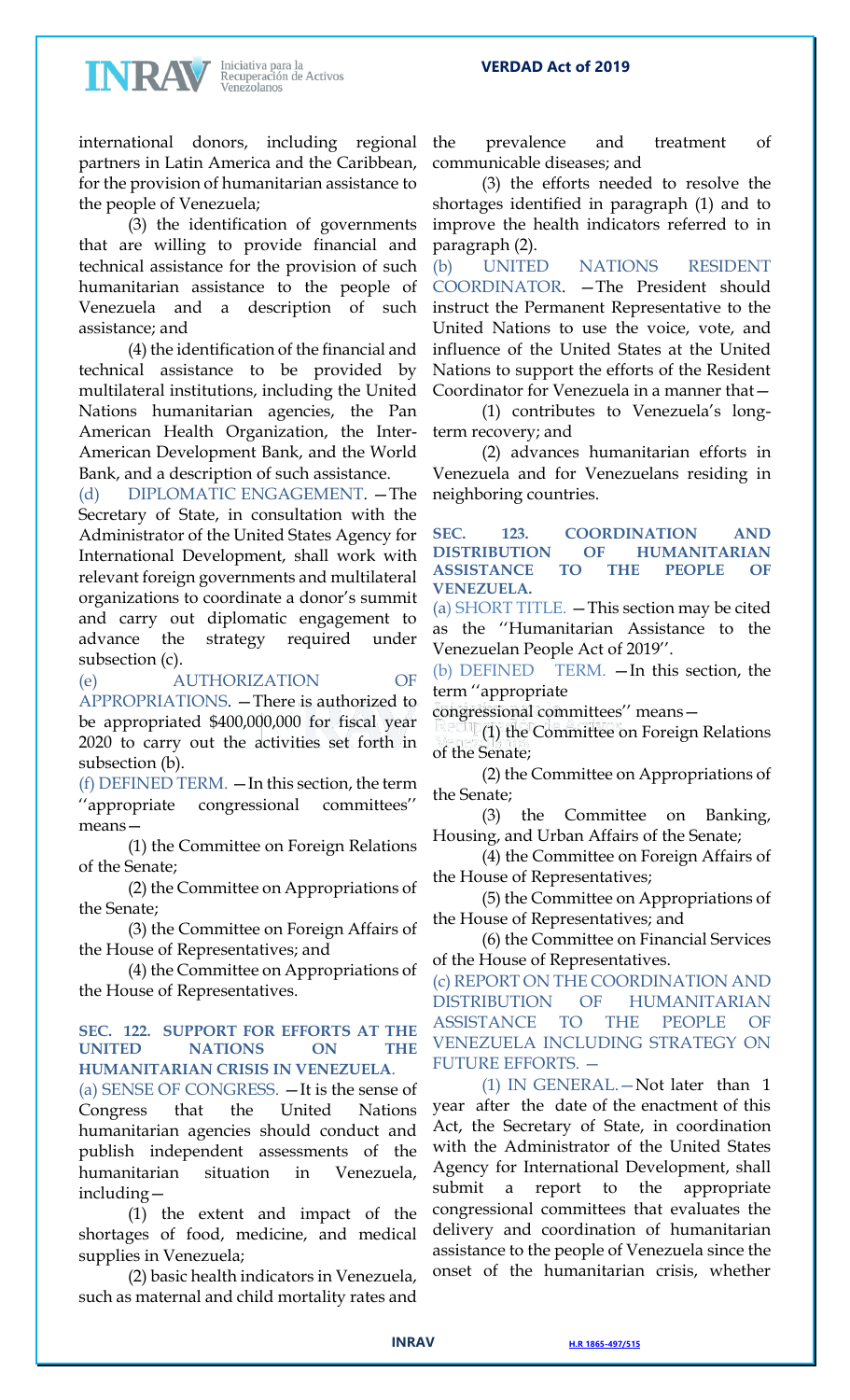#### **VERDAD Act of 2019**



Iniciativa para la<br>Recuperación de Activos<br>Venezolanos

residing in Venezuela or elsewhere in the Western Hemisphere.

(2) MATTERS TO BE INCLUDED. — The report required under paragraph (1) shall—

(A) identify how United States Agency for International Development and Department of State best practices are being utilized in providing humanitarian assistance to Venezuela and countries in the region, including a description of coordination efforts with United States embassies and USAID missions throughout the region;

(B) describe the current and anticipated challenges to distributing humanitarian assistance in Venezuela and countries hosting Venezuelan migrants;

(C) describe the coordination of United States assistance with foreign donors; and

(D) describe how the distribution of humanitarian assistance is being monitored and evaluated, including—

> (i) the number of beneficiaries receiving such assistance;

> (ii) an assessment of how humanitarian and development assistance is benefitting Venezuelan migrants inside and outside of the country; and

> (iii) what additional staff may be necessary to man- age such assistance.

# **Subtitle C—Addressing Regime Cohesion**

**SEC. 131. CLASSIFIED BRIEFING ON DECLINING COHESION INSIDE THE VENEZUELAN MILITARY AND THE MADURO REGIME.**

(a) REPORTING REQUIREMENT. —Not later than 90 days after the date of the enactment of this Act, the Secretary of State, acting through the Bureau of Intelligence and Research, and in coordination with the Director of National Intelligence, shall provide a briefing to the appropriate congressional committees that assesses the declining cohesion inside the Venezuelan military and security forces and the Maduro regime.

(b) ADDITIONAL ELEMENTS. —The briefing required under sub- section (a) shall—

(1) identify senior members of the Venezuelan military and the Maduro regime, including generals, admirals, cabinet ministers, deputy cabinet ministers, and the heads of intelligence agencies, whose loyalty to Nicola´ s Maduro is declining;

(2) describe the factors that would accelerate the decision making of individuals identified in paragraph (1)—

> (A) to break with the Maduro regime; and

> (B) to recognize the Interim President of Venezuela and his government; and

(3) assess and detail the massive number of desertions and defections that have occurred at the officer and enlisted levels inside the Venezuelan military and security forces.

(c) APPROPRIATE CONGRESSIONAL COMMITTEES. —In this section, the term ''appropriate congressional committees'' means—

(1) the Committee on Foreign Relations of the Senate;

(2) the Select Committee on Intelligence of the Senate;

(3) the Committee on Foreign Affairs of the House of Representatives; and

(4) the Permanent Select Committee on Intelligence of the House of Representatives.

## **SEC. 132. ADDITIONAL RESTRICTIONS ON VISAS**.

(a) IN GENERAL. —The Secretary of State shall impose the visa restrictions described in subsection (c) on any foreign person who the Secretary determines—

(1) is a current or former senior official of the Maduro regime, or any foreign person acting on behalf of such regime, who is knowingly responsible for, complicit in, responsible for ordering, controlling, or otherwise directing, or participating in (directly or indirectly) any activity in or in relation to Venezuela, on or after January 23, 2019, that significantly undermines or threatens the integrity of—

(A) the democratically-elected National Assembly of Venezuela; or

(B) the President of such National Assembly, while serving as Interim President of Venezuela, or the senior government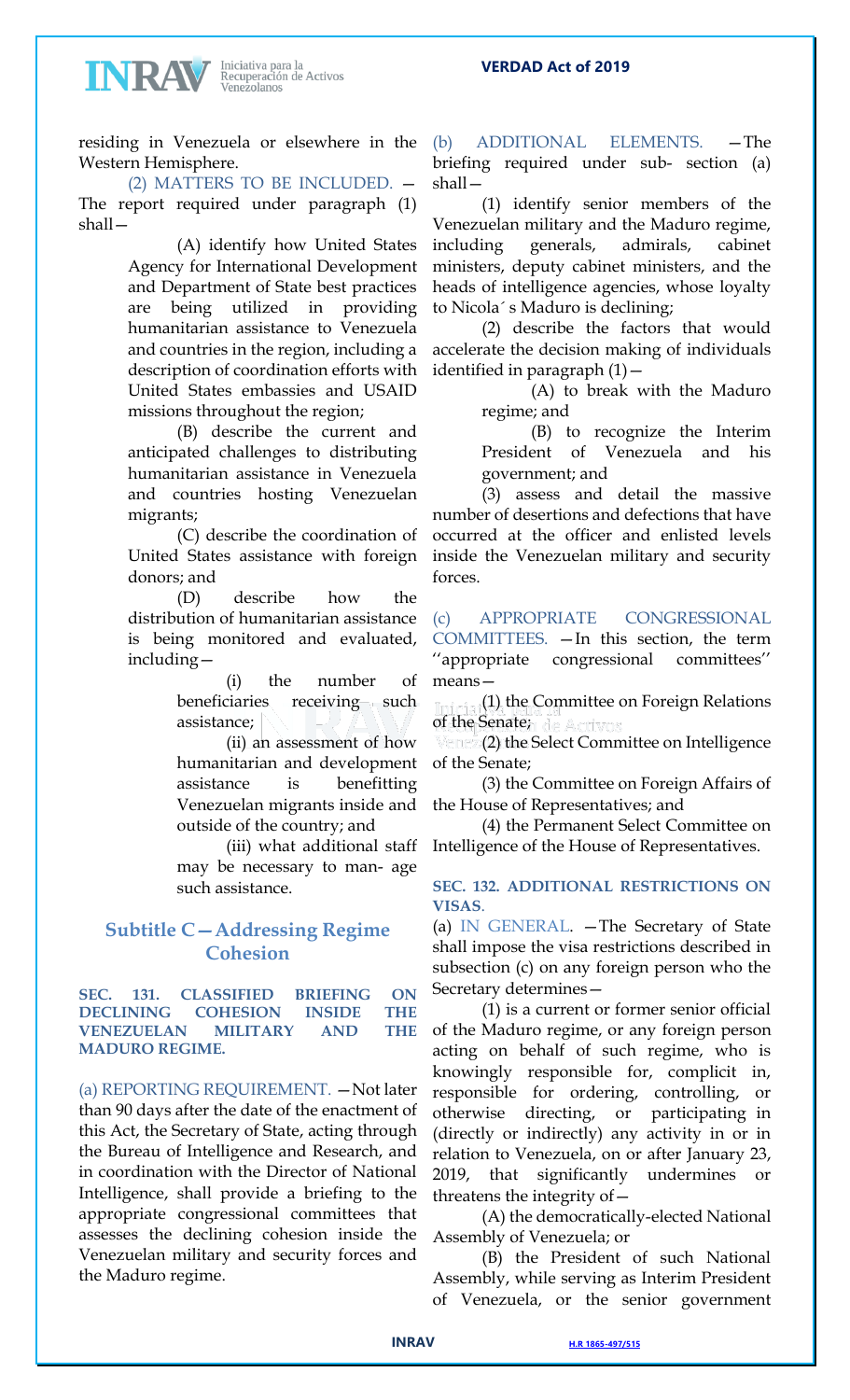### **VERDAD Act of 2019**



Iniciativa para la<br>Recuperación de Activos<br>Venezolanos

President;

(2) is the spouse or adult child of a foreign person described in paragraph (1); or

(3) is the spouse or adult child of Venezuelan person sanctioned under—

> (A) section 5(a) of the Venezuela Defense of Human Rights and Civil Society Act of 2014 (Public Law 113– 278), as amended by section 163 of this title;

> (B) section 804(b) of the Foreign Narcotics Kingpin Designation Act (21 U.S.C. 1903(b)); or

> (C) Executive Orders 13692 (50 U.S.C. 1701 note) and 13850.

(b) REMOVAL FROM VISA REVOCATION

LIST. —Pursuant to such procedures as the Secretary of State may establish to implement this section—

(1) if any person described in subsection (a) (1) recognizes and pledges support for the Interim President of Venezuela or a subsequent democratically elected government of Venezuela, that person and any family members of that person who were subject to visa restrictions pursuant to subsection (a)(2) shall no longer be subject to such visa restrictions; and

(2) if any person described in subparagraphs (A) through (C) of subsection (a)(3) recognizes and pledges support for the Interim President of Venezuela or a subsequent democratically elected government of Venezuela, any family members of that person who were subject to visa restrictions pursuant to sub- section (a)(3) shall no longer be subject to such visa restrictions.

## (c) VISA RESTRICTIONS DESCRIBED. —

(1) VISAS, ADMISSION, OR PAROLE. —An alien described in subsection (a) is—

> (A) inadmissible to the United States;

(B) ineligible to receive a visa or other documentation to enter the United States; and

(C) otherwise ineligible to be admitted or paroled into the United States or to receive any benefit under the Immigration and Nationality Act (8 U.S.C. 1101 et seq.).

## (2) CURRENT VISAS REVOKED. —

(A) IN GENERAL. —An alien described in subsection (a) is subject to

officials under the supervision of such revocation of any visa or other entry documentation regardless of when the visa or other entry documentation is or was issued.

> (B) IMMEDIATE EFFECT. —A revocation under subparagraph (A) shall— (i) take effect immediately; and

> (ii) automatically cancel any other valid visa or entry documentation that is in the alien's possession.

> (3) EXCEPTIONS. —Sanctions under paragraphs (1) and (2) shall not apply with respect to an alien if admitting or paroling the alien into the United States is necessary—

> (A) to permit the United States to comply with the Agreement regarding the Headquarters of the United Nations, signed at Lake Success June 26, 1947, and entered into force November 21, 1947, between the United Nations and the United States, or other applicable international obligations; or

> (B) to carry out or assist law enforcement activity in the United States. (d) RULEMAKING. —The President shall issue such regulations, licenses, and orders as may be necessary to carry out this section.

### **SEC. 133. WAIVER FOR SANCTIONED OFFICIALS THAT RECOGNIZE THE INTERIM PRESIDENT OF VENEZUELA.**

(a) REMOVAL OF SANCTIONS.—If a person sanctioned under any of the provisions of law described in subsection (b) recognizes and pledges supports for the Interim President of Venezuela or a subsequent democratically elected government, the person shall no longer be subject to such sanctions, pursuant to such procedures as the Secretary of State and the Secretary of the Treasury may establish to implement this section.

(b) SANCTIONS DESCRIBED. —The sanctions described in this subsection are set forth in the following provisions of law:

 $(1)(A)$  Paragraphs  $(3)$  and  $(4)$  of section 5(a) of the Venezuela Defense of Human Rights and Civil Society Act of 2014 (Public Law 113–278), as amended by section 163 of this title.

(B) Paragraph (5) of section 5(a) of such Act, to the extent such paragraph relates to the sanctions described in paragraph (3) or (4) of such subsection.

 $(2)(A)$  Clauses  $(1)$  and  $(4)$  of section  $1(a)(ii)(A)$  of Executive Order 13692 (50 U.S.C. 1701 note).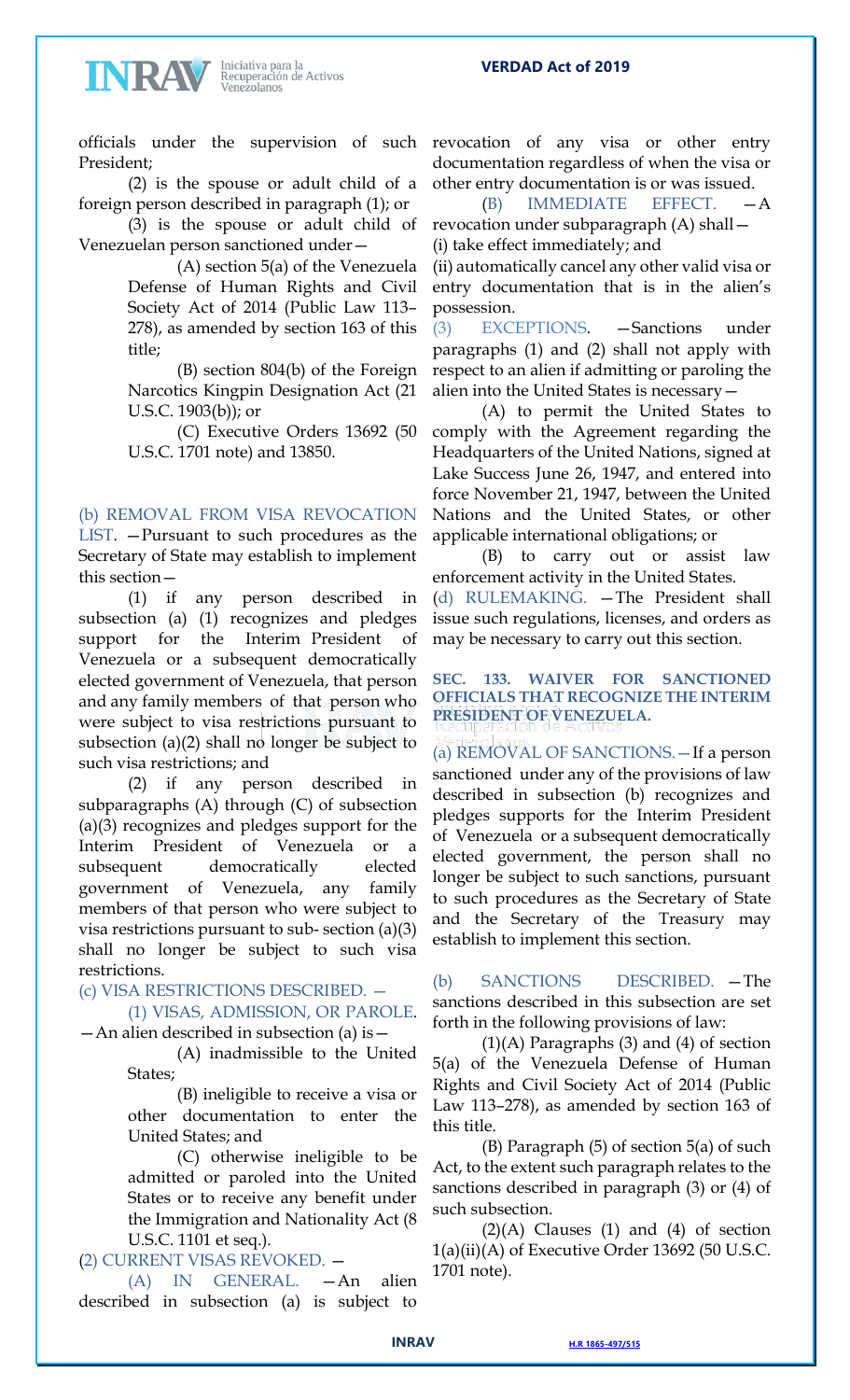INRAV

Iniciativa para la<br>Recuperación de Activos<br>Venezolanos

(B) Subparagraph (D)(2) of section 1(a)(ii) of such Executive Order, to the extent such subparagraph relates to the provisions of law cited in subparagraph (A).

 $(3)(A)$  Section  $1(a)(ii)$  of Executive Order 13850.

(B) Paragraph (iii) of section 1(a) of such Executive Order, to the extent such paragraph relates to the provision of law cited in subparagraph (A).

(c) RULEMAKING. —The President shall issue such regulations, licenses, and orders as may be necessary to carry out this section.

# **Subtitle D—Restoring Democracy and Ad- dressing the Political Crisis in Venezuela**

**SEC. 141. SUPPORT FOR THE ORGANIZATION OF AMERICAN STATES AND THE LIMA GROUP.**

(a) SENSE OF CONGRESS. —It is the sense of Congress that the Secretary of State should—

(1) take additional steps to support ongoing efforts by the Secretary General of the Organization of American States to promote diplomatic initiatives to foster the restoration of democracy and the rule of law in Venezuela;

(2) conduct diplomatic engagement in support of efforts by the Lima Group to restore democracy and the rule of law in Venezuela and facilitate the delivery of humanitarian assistance for the Venezuelan people; and

(3) engage with the International Contact Group on Venezuela to advance a peaceful and democratic solution to the current crisis.

(b) DEFINED TERMS. —In this section:

(1) INTERNATIONAL CONTACT GROUP ON VENEZUELA. —The

''International Contact Group on Venezuela'' refers to a diplomatic bloc—

> (A) whose members include the European Union, France, Germany, Italy, Spain, Portugal, Sweden, the Netherlands, the United Kingdom, Ecuador, Costa Rica, and Uruguay; and

> (B) which was established to advance a peaceful and democratic solution to the current crisis in Venezuela.

(2) LIMA GROUP. —The ''Lima Group'' refers to a diplomatic bloc—

(A) whose members include Argentina, Brazil, Canada, Chile, Colombia, Costa Rica, Guatemala, Guyana, Honduras, Panama, Paraguay, Peru, and Saint Lucia; and

(B) which was established to address the political, economic, and humanitarian crises in Venezuela.

## **SEC. 142. ACCOUNTABILITY FOR CRIMES AGAINST HUMANITY**.

(a) SENSE OF CONGRESS. —It is the sense of Congress that the Secretary of State should conduct robust diplomatic engagement in support of efforts in Venezuela, and on the part of the international community, to ensure accountability for possible crimes against humanity and serious violations of human rights.

(b) REPORT. —Not later than 90 days after the date of the enactment of this Act, the Secretary of State shall submit a report to Congress that—

(1) evaluates the degree to which the Maduro regime and its officials, including members of the Venezuelan security forces, have engaged in actions that constitute possible crimes against humanity and serious violations of human rights; and

(2) provides options for holding accountable the perpetrators identified under paragraph (1).

## **SEC. 143. SUPPORT FOR INTERNATIONAL ELECTION OBSERVATION AND DEMOCRATIC CIVIL SOCIETY**.

(a) IN GENERAL. —The Secretary of State, in coordination with the Administrator of the United States Agency for International Development—

(1) shall work with the Organization of American States to ensure credible international observation of future elections in Venezuela that contributes to free, fair, and transparent democratic electoral processes; and

(2) shall work with nongovernmental organizations—

(A) to strengthen democratic governance and institutions, including the democratically elected National Assembly of Venezuela;

(B) to defend internationally recognized human rights for the people of Venezuela, including support for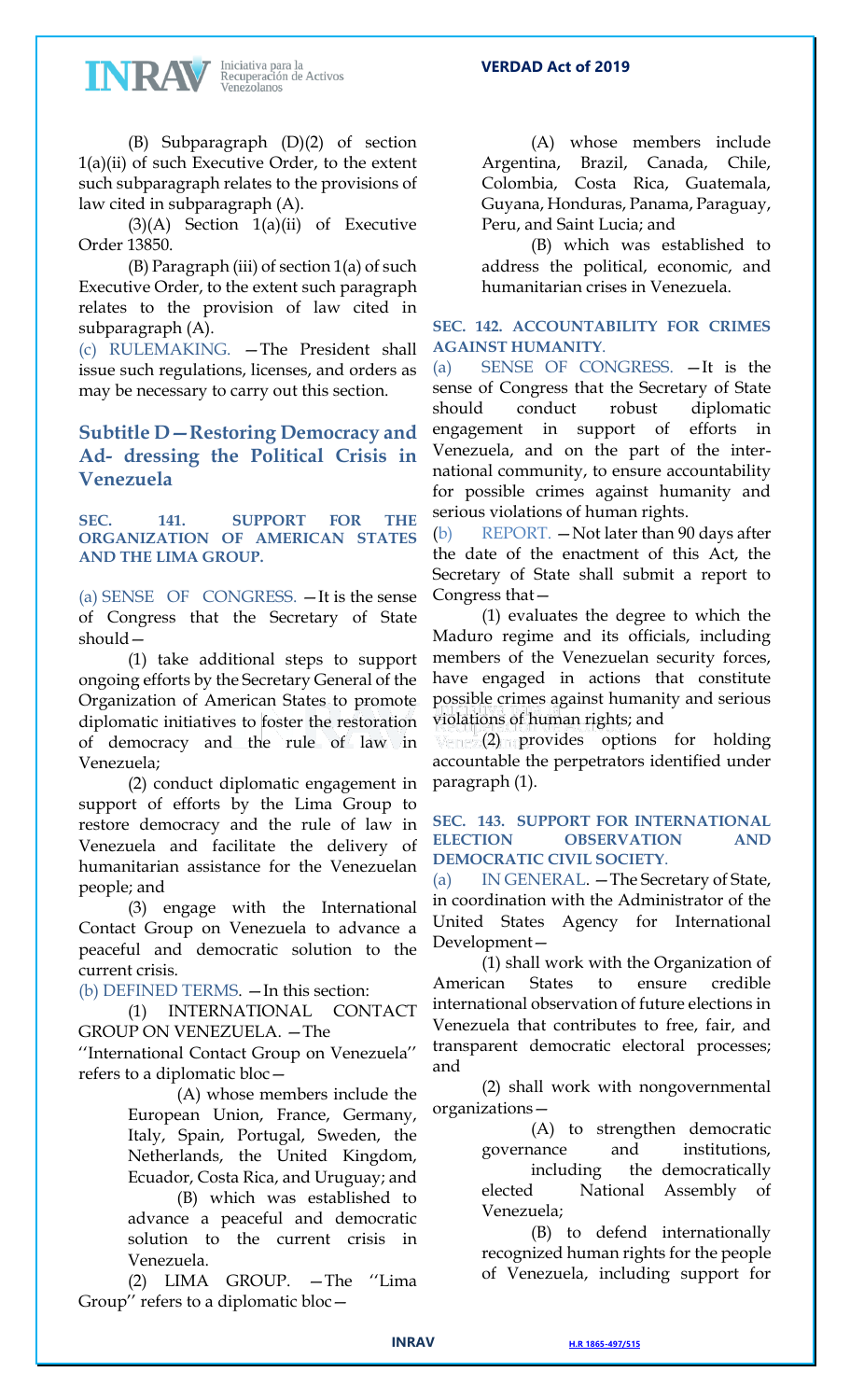**VERDAD Act of 2019**

humanity and violations of human rights;

INRAN

(C) to support the efforts of independent media outlets to broadcast, distribute, and share information beyond the limited channels made available by the Maduro regime; and

(D) to combat corruption and improve the transparency and accountability of institutions that are part of the Maduro regime.

(b) ENGAGEMENT AT THE ORGANIZATION OF AMERICAN STATES. —

The Secretary of State, acting through the United States Permanent Representative to the Organization of American States, should advocate and build diplomatic support for sending an election observation mission to Venezuela to ensure that democratic electoral processes are organized and carried out in a free, fair, and transparent manner.

(c) BRIEFING REQUIREMENT. —Not later than 180 days after the date of the enactment of this Act, the Secretary of State, in coordination with the Administrator of the United States Agency for International Development, shall provide a briefing on the strategy to carry out the activities described in subsection (a) to  $-$ 

(1) the Committee on Foreign Relations of the Senate;

(2) the Committee on Appropriations of the Senate;

(3) the Committee on Foreign Affairs of the House of Representatives; and

(4) the Committee on Appropriations of the House of Representatives.

(d) AUTHORIZATION OF APPROPRIATIONS. —

(1) IN GENERAL. —There are authorized to be appropriated to the Secretary of State for fiscal year 2020, \$17,500,000 to carry out the activities set forth in subsection (a).

(2) NOTIFICATION

REQUIREMENTS. —Amounts appropriated pursuant to paragraph (1) are subject to the notification

requirements applicable to expenditures from the Economic Support Fund under section 531(c) of the Foreign Assistance Act of 1961 (22 U.S.C. 2346(c)) and from the Development Assistance Fund under section 653(a) of the

efforts to document crimes against Foreign Assistance Act of 1961 (22 U.S.C.  $2413(a)$ , to the extent that such funds are expended.

# **Subtitle E—Supporting the Reconstruction of Venezuela**

## SEC. 151. RECOVERING ASSETS STOLEN FROM THE VENEZUELAN PEOPLE.

(a) RECOVERING ASSETS. —The President, acting through the Secretary of State and in consultation with the Secretary of the Treasury, shall advance a coordinated international effort—

> (1) to work with foreign governments— (A) to share financial investigations intelligence, as appropriate;

> (B) to block the assets identified pursuant to paragraph (2); and

> (C) to provide technical assistance to help governments establish the necessary legal framework to carry out asset forfeitures; and

(2) to carry out special financial investigations to identify and track assets taken from the people and institutions of Venezuela through theft, corruption, money laundering, or other illicit means.

(b) STRATEGY REQUIREMENT. —

(1) IN GENERAL. —Not later than 180 days after the date of the enactment of this Act, the President, acting through the Secretary of State and in consultation with the Secretary of the Treasury, shall submit a strategy for carrying out the activities described in subsection (a) to Congress.

(2) ADDITIONAL ELEMENTS. —The strategy required under paragraph (1) shall—

(A) assess whether the United States or another member of the international community should establish a managed fund to hold the assets identified pursuant to subsection (a)(2) that could be returned to a future democratic government in Venezuela; and

(B) include such recommendations as the President and the Secretary of State consider appropriate for legislative or administrative action in the United States that would be needed to establish and manage the fund described in subparagraph (A)

# **Subtitle F—Restoring the Rule of Law in Venezuela**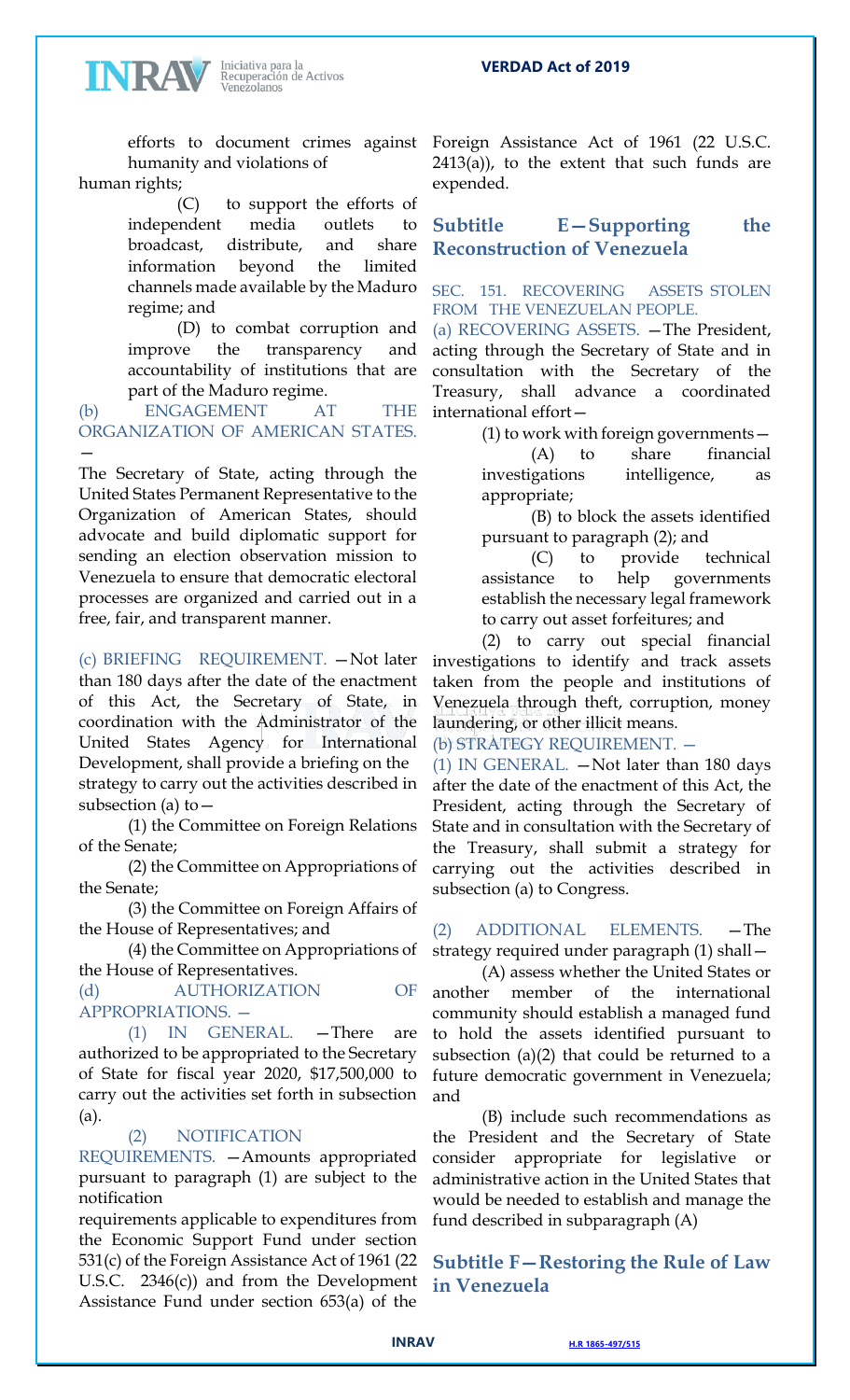INRAV

Iniciativa para la<br>Recuperación de Activos<br>Venezolanos

**SEC. 161. DEVELOPING AND IMPLEMENTING A COORDINATED SANC-TIONS STRATEGY WITH PARTNERS IN THE WESTERN HEMISPHERE AND THE EUROPEAN UNION.**

(a) STRENGTHENING SANCTIONS CAPACITY IN LATIN AMERICA AND THE CARIBBEAN.—The Secretary of State, in consultation with the Secretary of the Treasury, shall offer to provide technical assistance to partner governments in Latin America and the Caribbean to assist such governments in establishing the legislative and regulatory frameworks needed to impose targeted sanctions on officials of the Maduro regime who—

(1) are responsible for human rights abuses;

(2) have engaged in public corruption; or

(3) are undermining democratic institutions and processes in Venezuela.

(b) COORDINATING INTERNATIONAL SANCTIONS.—The Secretary of State, in consultation with the Secretary of the Treasury, shall engage in diplomatic efforts with partner governments, including the Government of Canada, governments in the European Union, and governments in Latin America and the Caribbean, to impose targeted sanctions on the Maduro regime officials described in subsection (a).

(c) STRATEGY REQUIREMENT. —Not later than 90 days after the date of the enactment of this Act, the Secretary of State, in consultation with the Secretary of the Treasury, shall submit a strategy for carrying out the activities described in subsection (a) to—

(1) the Committee on Foreign Relations of the Senate;

(2) the Committee on Appropriations of the Senate;

(3) the Committee on Banking, Housing, and Urban Affairs of the Senate;

(4) the Committee on Foreign Affairs of the House of Representatives;

(5) the Committee on Appropriations of the House of Representatives; and

(6) the Committee on Financial Services of the House of Representatives.

(d) AUTHORIZATION OF APPROPRIATIONS. —

(1) IN GENERAL. —There is authorized to be appropriated to the Secretary of State for fiscal year 2020, \$3,000,000 to carry out the activities set forth in subsection (a).

**VERDAD Act of 2019**

(2) NOTIFICATION

REQUIREMENTS.—Amounts appropriated pursuant to paragraph (1) are subject to the notification requirements applicable expenditures from the Economic Support Fund under section 531(c) of the Foreign Assistance Act of 1961 (22 U.S.C. 2346(c)) and the International Narcotics and Law Enforcement Fund under section 489 of the Foreign Assistance Act of 1961 (22 U.S.C. 2291h) to the extent that such funds are expended.

**SEC. 162. CLASSIFIED BRIEFING ON THE INVOLVEMENT OF VEN- EZUELAN OFFICIALS IN CORRUPTION AND ILLICIT NAR- COTICS TRAFFICKING**.

(a) BRIEFING REQUIREMENT. —Not later than 90 days after the date of the enactment of this Act, the Secretary of State, acting through the Bureau of Intelligence and Research, and in coordination with the Director of National Intelligence, shall provide a classified briefing to the appropriate congressional committees on the involvement of senior officials of the Maduro regime, including members of the National Electoral Council, the judicial system, and the Venezuelan security forces, in illicit narcotics trafficking and significant acts of public corruption in Venezuela.

(b) ADDITIONAL ELEMENTS. —The briefing provided under sub- section (a) shall—

(1) describe how the significant acts of public corruption pose challenges for United States national security and impact the rule of law and democratic governance in countries of the Western Hemisphere;

(2) identify individuals for whom there is credible information that they frustrated the ability of the United States to combat illicit narcotics trafficking;

(3) include an assessment of the relationship between individuals identified under subsection (a) and Nicola´ s Maduro or members of his cabinet; and

(4) include input from the Drug Enforcement Administration, the Office of Foreign Assets Control, and the Financial Crimes Enforcement Network.

(c) APPROPRIATE CONGRESSIONAL COMMITTEES. —In this section, the term ''appropriate congressional committees'' means—

(1) the Committee on Foreign Relations of the Senate;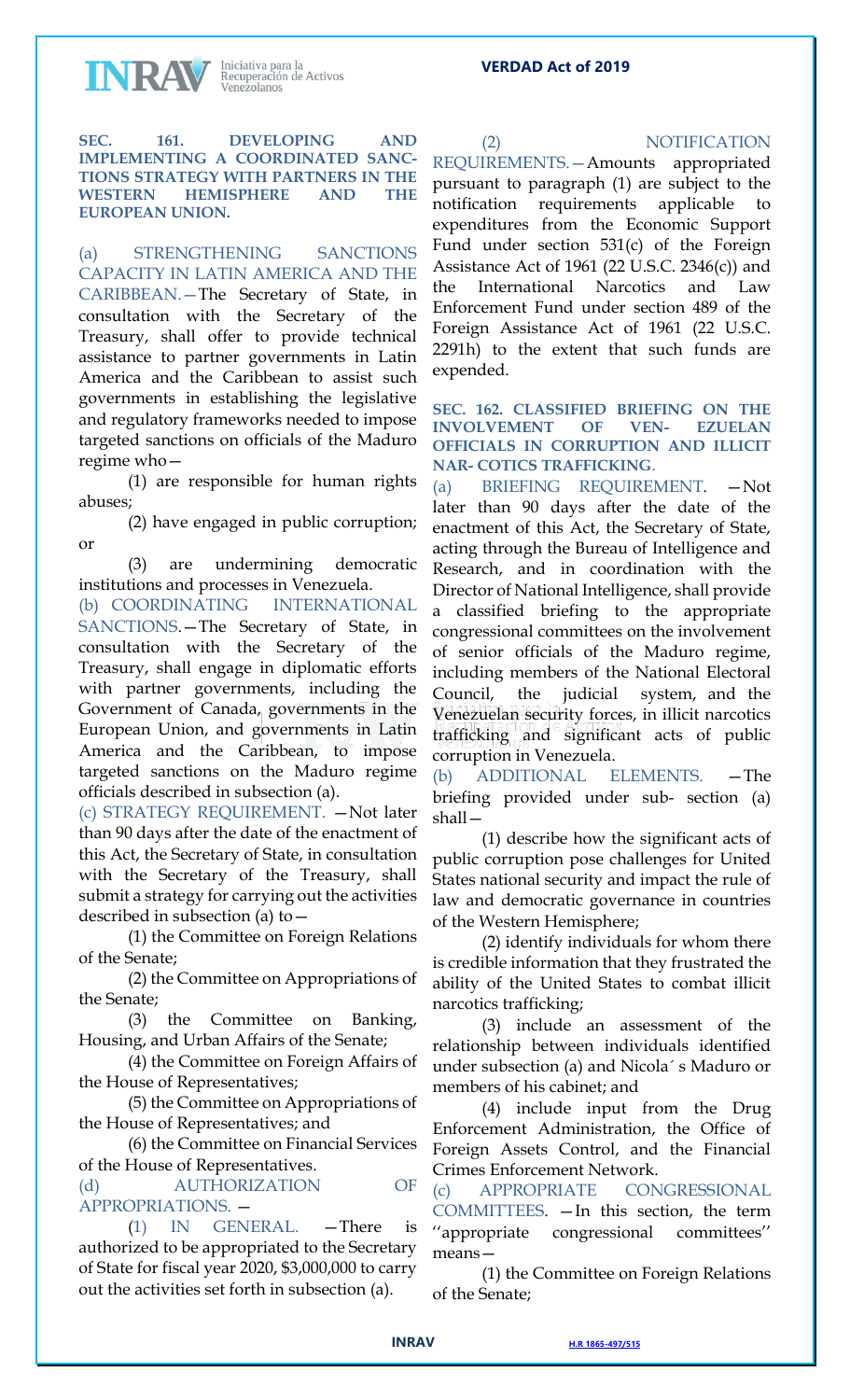

(2) the Select Committee on Intelligence of the Senate;

(3) the Committee on Banking, Housing, and Urban Affairs of the Senate;

(4) the Committee on Foreign Affairs of the House of Representatives;

(5) the Permanent Select Committee on Intelligence of the House of Representatives; and

(6) the Committee on Financial Services of the House of Representatives.

### **SEC. 163. CONCERNS OVER PDVSA TRANSACTIONS WITH ROSNEFT.**

(a) FINDINGS. —Congress makes the following findings:

(1) In late 2016, Venezuelan stateowned oil company Petroleos de Venezuela, S.A. (referred to in this section as ''PDVSA''), through a no compete transaction, secured a loan from Russian government-controlled oil company Rosneft, using 49.9 percent of PDVSA's American subsidiary, CITGO Petroleum Corporation, including its assets in the United States, as collateral. As a result of this transaction, 100 percent of CITGO is held as collateral by PDVSA's creditors.

(2) CITGO, a wholly owned subsidiary of PDVSA, is engaged in interstate commerce and owns and controls critical energy infrastructure in 19 States of the United States, including an extensive network of pipelines, 48 terminals, and 3 refineries, with a combined oil refining capacity of 749,000 barrels per day. CITGO's refinery in Lake Charles, Louisiana, is the sixth largest refinery in the United States.

(3) The Department of the Treasury imposed sanctions on Rosneft, which is controlled by the Government of the Russian Federation, and its Executive Chairman, Igor Sechin, following Russia's military invasion of Ukraine and its illegal annexation of Crimea in 2014.

(4) The Department of Homeland Security has designated the energy sector as critical to United States infrastructure.

(5) The growing economic crisis in Venezuela raises the probability that the Maduro regime and PDVSA will default on their international debt obligations, resulting in a scenario in which Rosneft could come into control of CITGO's United States energy infrastructure holdings.

(b) SENSE OF CONGRESS. —It is the sense of Congress that—

(1) control of critical United States energy infrastructure by Rosneft, a Russian government-controlled entity currently under United States sanctions that is led by Igor Sechin, who is also under United States sanctions and is a close associate of Vladimir Putin, would pose a significant risk to United States national security and energy security; and

(2) a default by PDVSA on its loan from Rosneft, resulting in Rosneft coming into possession of PDVSA's United States CITGO assets, would warrant careful consideration by the Committee on Foreign Investment in the United States.

(c) PREVENTING ROSNEFT FROM CONTROLLING UNITED STATES ENERGY INFRASTRUCTURE. —The President shall take all necessary steps to prevent Rosneft from gaining control of critical United States energy infrastructure.

(d) SECURITY RISK REPORT. —Not later than 90 days after the date of the enactment of this Act, the President shall submit a report assessing the national security risks posed by potential Russian acquisition and control of CITGO's United States energy infra- structure holdings to—

(1) the Committee on Foreign Relations of the Senate;

(2) the Committee on Homeland Security and Govern- mental Affairs of the Senate;

(3) the Committee on Banking, Housing, and Urban Affairs of the Senate;

(4) the Committee on Foreign Affairs of the House of Representatives;

(5) the Committee on Homeland Security of the House of Representatives; and

(6) the Committee on Financial Services of the House of Representatives.

### **SEC. 164. CLASSIFIED BRIEFING ON ACTIVITIES OF CERTAIN FOREIGN GOVERNMENTS AND ACTORS IN VENEZUELA.**

(a) IN GENERAL.—Not later than 90 days after the date of the enactment of this Act, the Secretary of State, acting through the Bureau of Intelligence and Research of the Department of State, and in coordination with the Director of National Intelligence, shall provide a classified briefing to the appropriate congressional committees on—

(1) the full extent of cooperation by the Government of the Russian Federation, the Government of the People's Republic of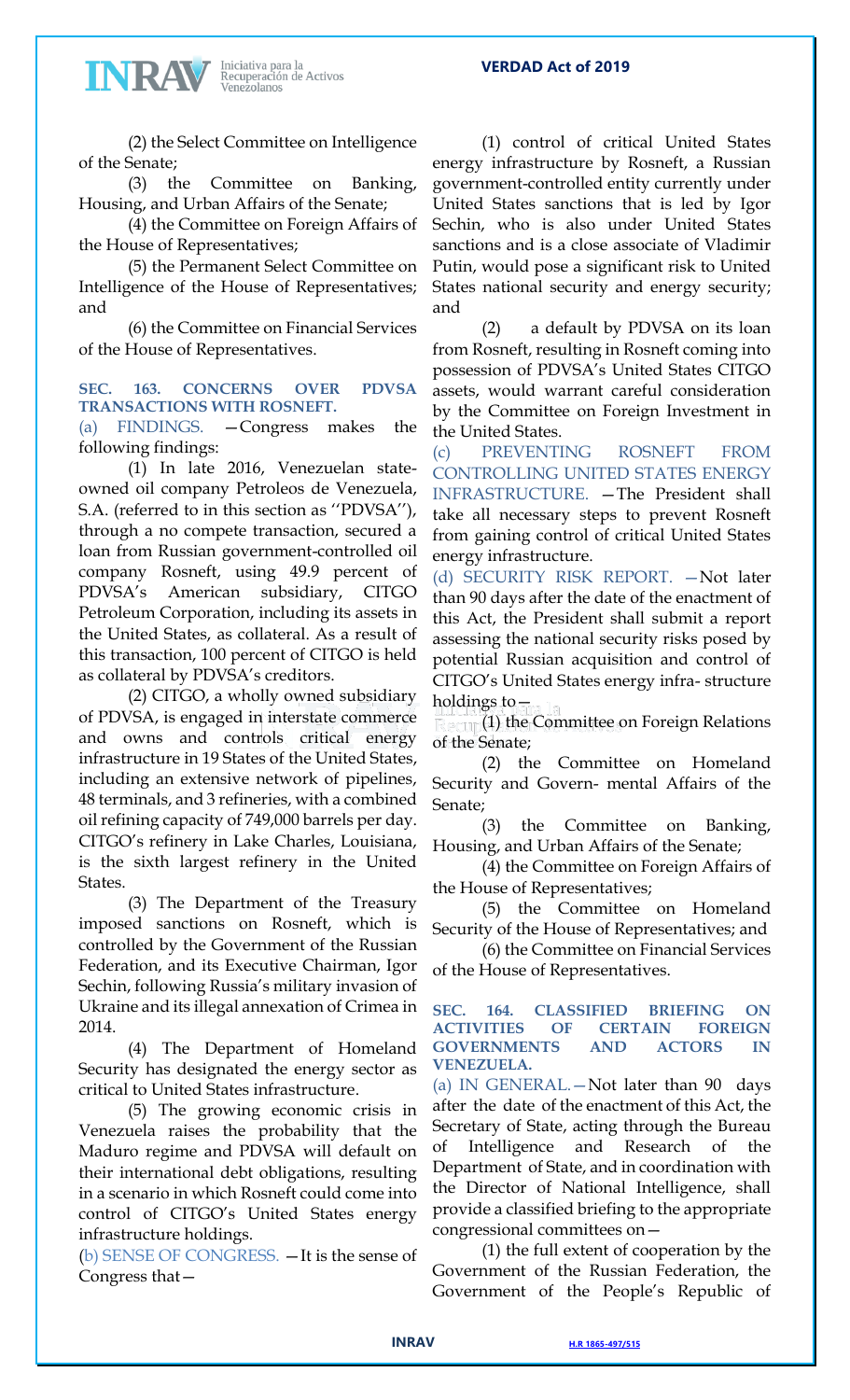

China, the Government of Cuba, and the Government of Iran with the Maduro regime; and

(2) the activities inside Venezuelan territory of foreign armed groups, including Colombian criminal organizations and defectors from the Colombian guerilla group known as the Revolutionary Armed Forces of Colombia, and foreign terrorist organizations, including the Colombian guerilla group known as the National Liberation Army (ELN).

## (b) APPROPRIATE CONGRESSIONAL

COMMITTEES. —In this section, the term ''appropriate congressional committees'' means—

(1) the Committee on Foreign Relations of the Senate;

(2) the Select Committee on Intelligence of the Senate;

(3) the Committee on Foreign Affairs of the House of Representatives; and

(4) the Permanent Select Committee on Intelligence of them House of Representatives.

**SEC. 165. COUNTERING RUSSIAN INFLUENCE IN VENEZUELA.**

(a) SHORT TITLE. —This section may be cited as the ''Russian- Venezuelan Threat Mitigation Act''.

(b) THREAT ASSESSMENT AND STRATEGY TO COUNTER RUSSIAN INFLUENCE IN VENEZUELA. —

(1) DEFINED TERM. —In this subsection, the term ''appropriate congressional committees'' means—

> (A) the Committee on Foreign Relations of the Senate; and

(B) the Committee on Foreign Affairs of the House of Representatives. (2) THREAT ASSESSMENT. —Not later than 120 days after the date of the enactment of this Act, the Secretary of State shall submit a report to the appropriate congressional committees regarding—

(A) an assessment of Russian-Venezuelan security cooperation;

(B) the potential threat such cooperation poses to the United States and countries in the Western Hemisphere; and

(C) a strategy to counter threats identified in subparagraphs (A) and (B).

(c) ALIENS INELIGIBLE FOR VISAS, ADMISSION, OR PAROLE. —

(1) ALIENS DESCRIBED. —An alien described in this paragraph is an alien who the Secretary of State or the Secretary of Homeland Security (or a designee of either Secretary) knows, or has reason to believe, is acting or has acted on behalf of the Government of Russia in direct support of the security forces of the Maduro regime.

(2) VISAS, ADMISSION, OR PAROLE.—An alien described in

paragraph (1) is—

(A) inadmissible to the United States;

(B) ineligible to receive a visa or other documentation to enter the United States; and

(C) otherwise ineligible to be admitted or paroled into

the United States or to receive any benefit under the Immigration and Nationality Act (8 U.S.C. 1101 et seq.).

(3) CURRENT VISAS REVOKED.—

(A) IN GENERAL. —An alien described in paragraph (1) is subject to revocation of any visa or other entry documentation regardless of when the visa or other entry documentation is or was issued.

(B) IMMEDIATE EFFECT.—A revocation under subparagraph (A) shall—

(i) take effect immediately; and

(ii) automatically cancel any other valid visa or entry documentation that is in the alien's possession.

(4) EXCEPTIONS.—Sanctions under paragraphs (2) and (3) shall not apply with respect to an alien if admitting or paroling the alien into the United States is necessary—

(A) to permit the United States to comply with the Agreement regarding the Headquarters of the United Nations, signed at Lake Success June 26, 1947, and entered into force November 21, 1947, between the United Nations and the United States, or other applicable international obligations; or

(B) to carry out or assist law enforcement activity in the United States.

(5) NATIONAL SECURITY.—The President may waive the application of this subsection with respect to an alien if the President—

(A) determines that such a waiver is in the national interest of the United States; and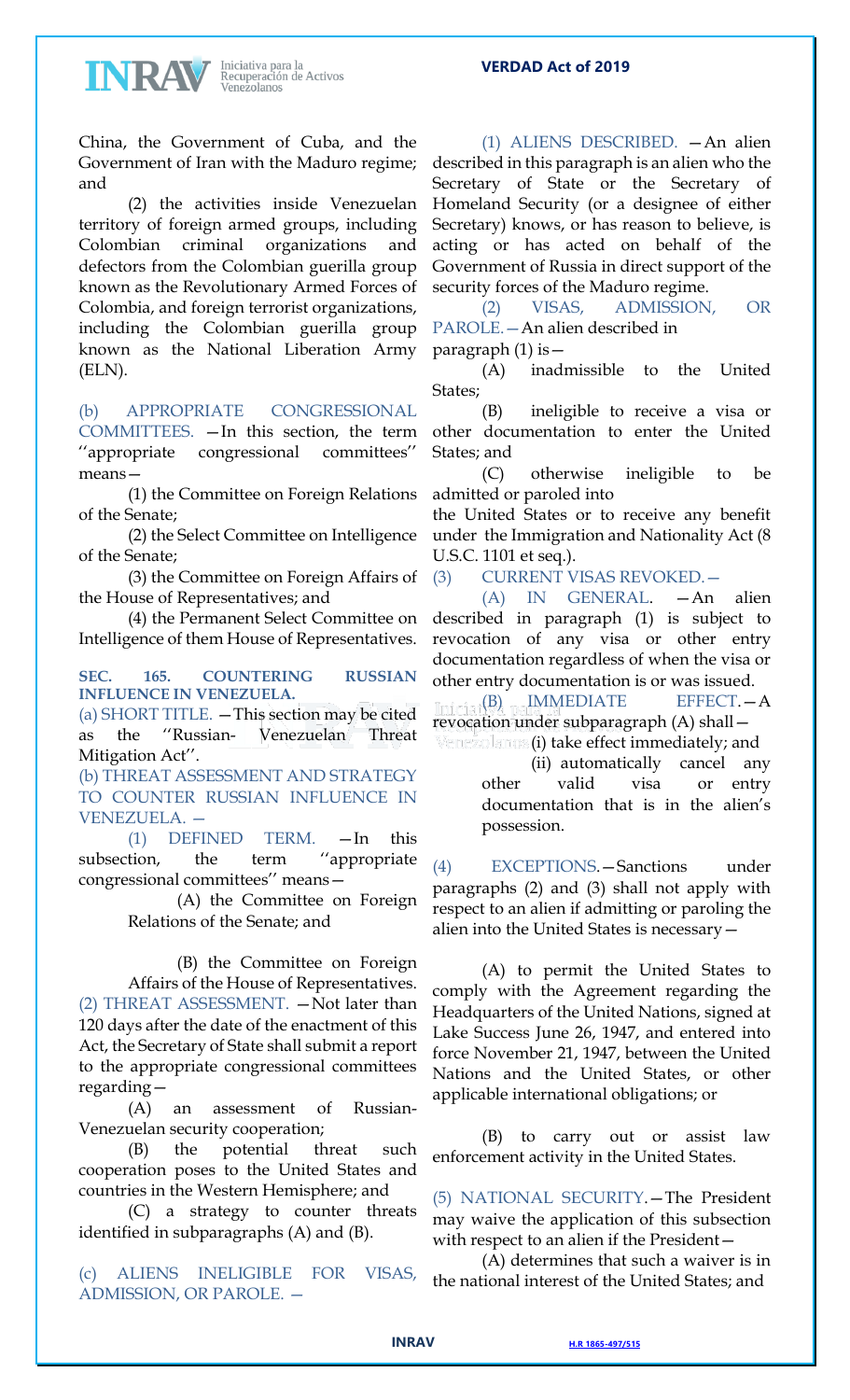

(B) submits a notice of, and justification for, such waiver to the appropriate congressional committees.

(6) SUNSET.—This subsection shall terminate on the date that is 1 year after the date of the enactment of this Act.

**SEC. 166. RESTRICTION ON EXPORT OF COVERED ARTICLES AND SERVICES TO CERTAIN SECURITY FORCES OF VENEZUELA.**

(a) SHORT TITLE. —This section may be cited as the ''Venezuela Arms Restriction Act''.

(b) DEFINITIONS.—In this section:

(1) APPROPRIATE CONGRESSIONAL COMMITTEES.—The term ''appropriate congressional committees'' means—

> (A) the Committee on Foreign Relations of the Senate;

(B) the Committee on Banking, Housing, and Urban Affairs of the Senate;

(C) the Committee on Foreign Affairs of the House of Representatives; and

(D) the Committee on Financial Services of the House of Representatives.

(2) COVERED ARTICLE OR SERVICE.—The term ''covered article or service''—

(A) for purposes of subsection (c), means—

> (i) a defense article or defense service (as such terms are defined in section 47 of the Arms Export Control Act (22 U.S.C. 2794)); and

(ii) any article included on the Commerce Control List setforth in Supplement No. 1 part 774 of the Export Administration Regulations under sub-chapter C of chapter VII of title 15, Code of Federal Regulations, and controlled for crime control purposes, if the end user is likely to use the article to violate the human rights of the citizens of Venezuela; and (B) for purposes of subsection (d), means—

(i) any defense article or defense service of the type described in section 47 of the

Arms Export Control Act (22 U.S.C. 2794); and

(ii) any article of the type included on the Commerce Control List set forth in Supplement No. 1 to part 774 of the Export Administration Regulations and controlled for crime control purpose

(3) FOREIGN PERSON.—The term ''foreign person'' means a person that is not a United States person.

(4) PERSON.—The term ''person'' means an individual or entity.

(5) SECURITY FORCES OF VENEZUELA.— The term ''security forces of Venezuela'' includes—

(A) the Bolivarian National Armed Forces, including the Bolivarian National Guard;

(B) the Bolivarian National Intelligence Service;

(C) the Bolivarian National Police; and

(D) the Bureau for Scientific, Criminal and Forensic Investigations of the Ministry of Interior, Justice, and Peace.

(6) UNITED STATES PERSON. —The term ''United States person'' means—

(A) a United States citizen or an alien allawfully admitted for permanent residence to the United States; or

(B) an entity organized under the laws of the United States or of any jurisdiction within the United States, including a foreign branch of such an entity.

(c) RESTRICTION ON EXPORT OF COVERED ARTICLES AND SERVICES TO CERTAIN SECURITY FORCES OF VENEZUELA.—

(1) IN GENERAL. —Notwithstanding any other provision of law, covered articles or services may not be exported from the United States to any element of the security forces of the Maduro regime.

(2) DETERMINATION.—Not later than 180 days after the

date of the enactment of this Act, the Secretary of State, in

consultation with the Secretary of Commerce and the heads of other departments and agencies, as appropriate, shall—

> (A) determine, using such information that is available to the Secretary of State, whether any covered article or service has been transferred since July 2017 to the security forces of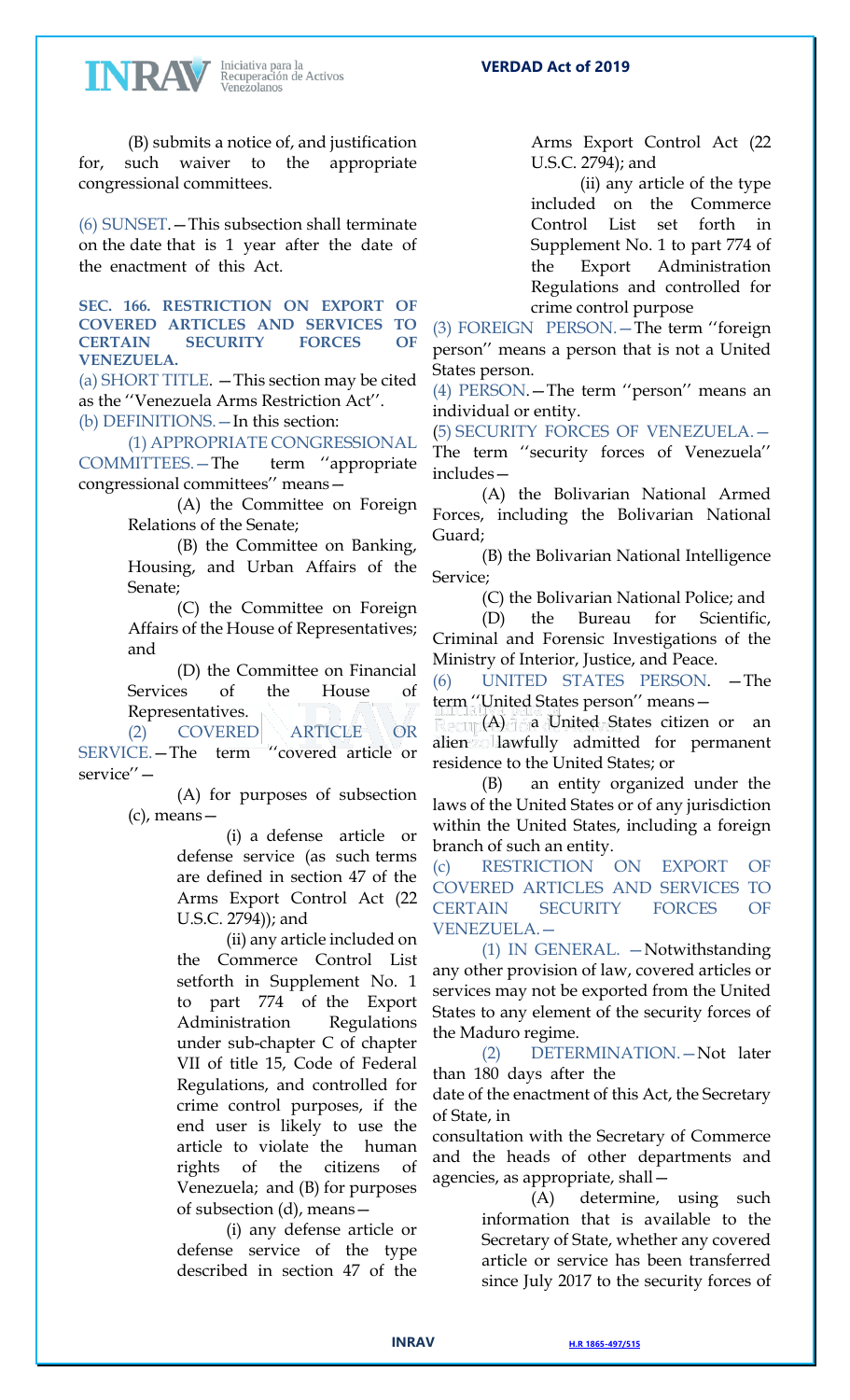Venezuela without a license or other authorization as required by law; and

Iniciativa para la<br>Recuperación de Activos<br>Venezolanos

INRAV

(B) submit such determination in writing to the appropriate congressional committees. (d) REPORT.—

(1) IN GENERAL.—Not later than 180 days after the date

of the enactment of this Act, the Secretary of State, in consultation with the Secretary of Commerce, as appropriate, shall

submit a report to the appropriate congressional committees

regarding the transfer by foreign persons of covered articles or services to elements of the security forces of Venezuela that are under the authority of the Maduro regime.

(2) MATTERS TO BE INCLUDED. —The report required under paragraph (1) shall include—

(A) a list of all significant transfers by foreign persons

of covered articles or services to such elements of the

security forces of Venezuela since July 2017;

(B) a list of all foreign persons who maintain an existing defense relationship with such elements of the security forces of Venezuela

(C) any known use of covered articles or services by such elements of the security forces of Venezuela or associated forces, including paramilitary groups, that have coordinated with such security forces to assault, intimidate, or murder political activists, protesters, dissidents, and other civil society leaders, including Juan Guaido´.

(e) SUNSET.—This section shall terminate on the earlier of—

(1) the date that is 3 years after the date of the enactment of this Act; or

(2) the date on which the President certifies to the appropriate congressional committees that the Government of Venezuela has returned to a democratic form of government with respect for the essential elements of representative democracy as set forth in Article 3 of the Inter-American Democratic Charter, adopted by the Organization of American States in Lima on September 11, 2001.

**Subtitle G—Cryptocurrency and Ensuring the Effectiveness of United States Sanctions**

### **SEC. 171. BRIEFING ON THE IMPACT OF CRYPTOCURRENCIES ON UNITED STATES SANCTIONS.**

**VERDAD Act of 2019**

(a) DEFINITION.  $\overline{-}$  In this section, the term 'appropriate congressional committees" means—

(1) the Committee on Foreign Relations of the Senate;

(2) the Committee on Banking, Housing, and Urban Affairs of the Senate;

(3) the Committee on Foreign Affairs of the House of Representatives; and

(4) the Committee on Financial Services of the House of Representatives.

(b) METHODOLOGY.—Not later than 180 days after the date of the enactment of this Act, the Secretary of State and the Secretary of the Treasury, after consultation with the Chairman of the Securities and Exchange Commission and the Chairman of the Commodity Futures Trading Commission, shall develop a methodology to assess how any digital currency, digital coin, or digital token, that was issued by, for, or on behalf of the Maduro regime is being utilized to circumvent or undermine United States sanctions.

(c) BRIEFING.—Not later than 180 days after the date of the enactment of this Act, the Secretary of State and the Secretary of the Treasury shall brief the appropriate congressional committees on the methodology developed under subsection (b).

Subtitle H—Miscellaneous Provisions

**SEC. 181. CONGRESSIONAL BRIEFINGS. (a) HUMANITARIAN ASSISTANCE; SANCTIONS COORDINATION. —**

(1) IN GENERAL. —Not later than 15 days after any of the congressional committees listed in paragraph (2) requests a briefing regarding the implementation—

> (A) of section 121, the Secretary of State and the Administrator of the United States Agency for Inter- national Development shall provide such briefing to such committee; and

(B) of section 161, the Secretary of State shall provide such briefing to such committee.

(2) CONGRESSIONAL COMMITTEES. —The committees listed in this paragraph are—

(A) the Committee on Foreign Relations of the Senate;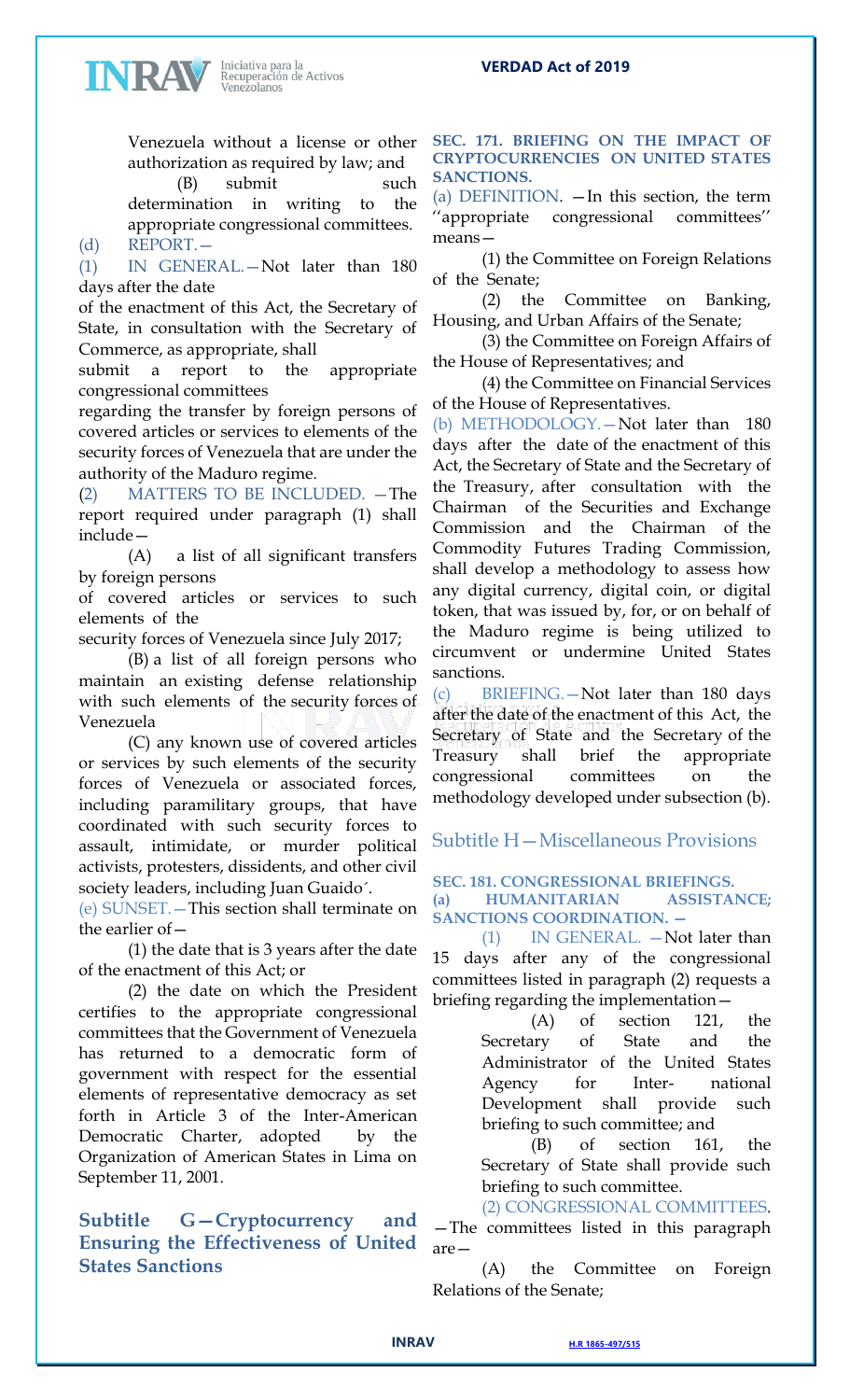

(B) the Committee on Appropriations of the Senate;

(C) the Committee on Foreign Affairs of the House of Representatives; and

(D) the Committee on Appropriations of the House of Representatives.

(b) UNITED NATIONS; NEGOTIATED SOLUTION; CRIMES AGAINST HUMANITY.—

(1) IN GENERAL.—Not later than 15 days after any congres- sional committee listed in paragraph (2) requests a briefing regarding the implementation of section 113, 122, or 142, the Secretary of State shall provide such briefing to such committee.

(2) CONGRESSIONAL

COMMITTEES.—The congressional committees listed in this paragraph are—

> (A) the Committee on Foreign Relations of the Senate; and

(B) the Committee on Foreign Affairs of the House of Representatives.

## (c) REGIME COHESION. —

(1) IN GENERAL.—Not later than 15 days after a congressional committee listed in paragraph (2) requests a briefing regarding the implementation of section 131, the Secretary of State and the Director of National Intelligence shall provide such briefing to such committee.

(2) CONGRESSIONAL COMMITTEES.—The congressional committees listed in this paragraph are—

> (A) the Committee on Foreign Relations of the Senate;

> (B) the Select Committee on Intelligence of the Senate;

> (C) the Committee on Foreign Affairs of the House of Representatives; and

(D) the Permanent Select Committee on Intelligence of the House of Representatives.

(d) INTERNATIONAL ELECTION OBSERVATION; DEMOCRATIC CIVIL

SOCIETY.—Not later than 15 days after a congressional committee listed in subsection (a)(2) requests a briefing regarding the implementation of section 143, the Secretary of State and the Administrator of the United States Agency for International Development shall provide such briefing to such committee. (e) VISA RESTRICTIONS; SANCTIONS WAIVER. —Not later than 15 days after a congressional committee listed in subsection

(b)(2) requests a briefing regarding the implementation of section 132 or 133, the Secretary of State shall provide such briefing to such committee.

(f) RECOVERY OF STOLEN ASSETS.—

(1) IN GENERAL.—Not later than 15 days after a congressional committee listed in paragraph (2) requests a briefing regarding the implementation of section 151, the Secretary of State, the Secretary of the Treasury, and the Attorney General shall provide such briefing to such committee.

## (2) CONGRESSIONAL

COMMITTEES.—The congressional committees listed in this paragraph are—

> (A) the Committee on Foreign Relations of the Senate;

(B) the Committee on Banking, Housing, and Urban Affairs of the Senate;

(C) the Committee on the Judiciary of the Senate;

(D) the Committee on Foreign Affairs of the House of Representatives;

(E) the Committee on Financial Services of the House of Representatives; and

(F) the Committee on the Judiciary of the House of Representatives.

(g) PDVSA TRANSACTIONS WITH ROSNEFT. —

(1) IN GENERAL.—Not later than 15 days after a congressional committee listed in paragraph (2) requests a briefing regarding the implementation of section 163, the Secretary of State, the Secretary of the Treasury, and the Secretary of Homeland Security shall provide such briefing to such committee.

## (2) CONGRESSIONAL

COMMITTEES.—The congressional committees listed in this paragraph are—

> (A) the Committee on Foreign Relations of the Senate;

> (B) the Committee on Homeland Security and Governmental Affairs of the Senate;

> (C) the Committee on Foreign Affairs of the House of Representatives; and

> (D) the Committee on Homeland Security of the House of Representatives.